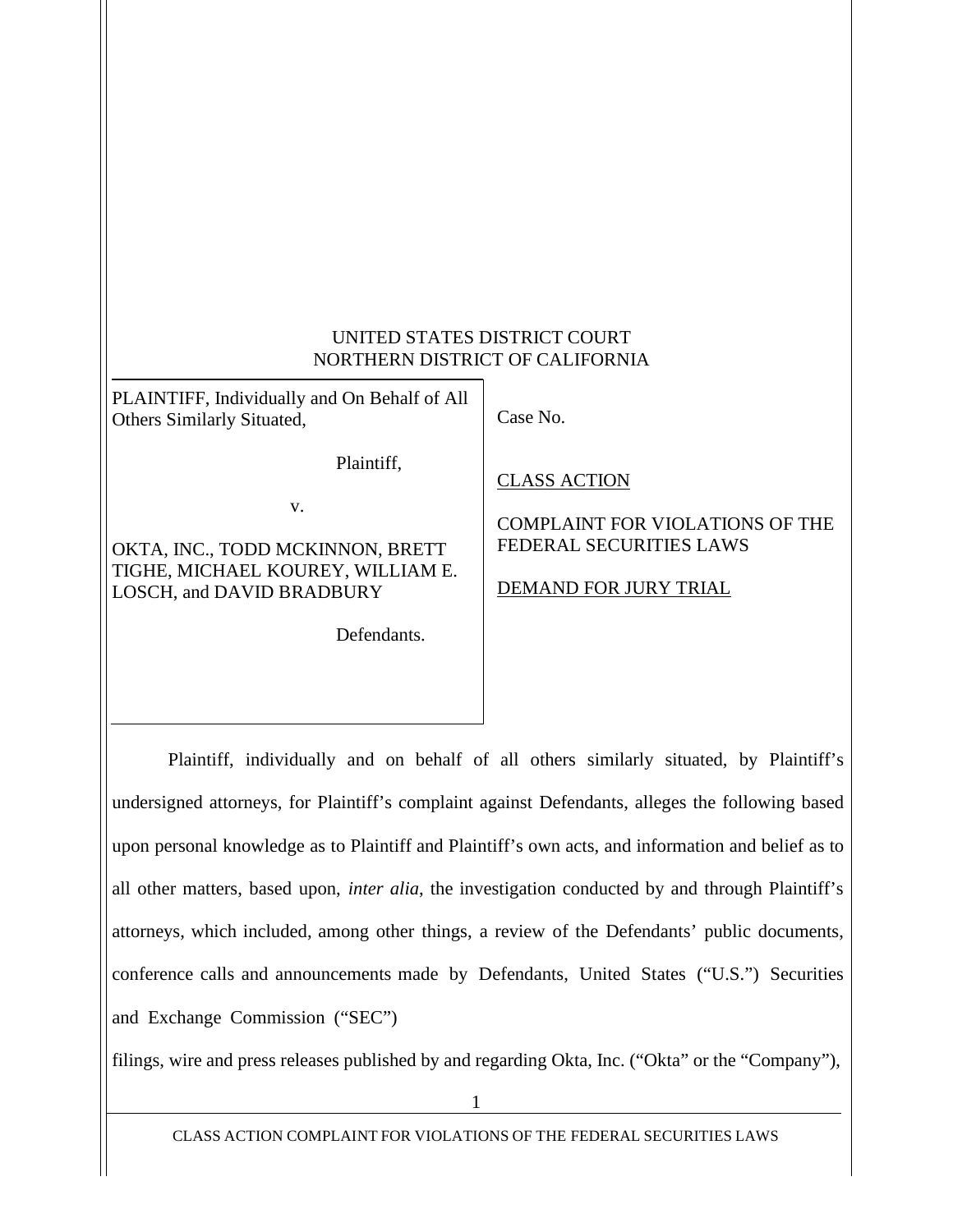analysts' reports and advisories about the Company, and information readily obtainable on the Internet. Plaintiff believes that substantial, additional evidentiary support will exist for the allegations set forth herein after a reasonable opportunity for discovery.

### **NATURE OF THE ACTION**

1. This is a federal securities class action on behalf of a class consisting of all persons and entities other than Defendants that purchased or otherwise acquired Okta securities between March 5, 2021 and March 22, 2022, both dates inclusive (the "Class Period"), seeking to recover damages caused by Defendants' violations of the federal securities laws and to pursue remedies under Sections 10(b) and 20(a) of the Securities Exchange Act of 1934 (the "Exchange Act") and Rule 10b-5 promulgated thereunder, against the Company and certain of its top officials.

2. Okta provides identity solutions for enterprises, small and medium-sized businesses, universities, non-profits, and government agencies in the U.S. and internationally. The Company offers a variety of cybersecurity products and services. Following its completed merger with Auth0, Inc., a Delaware corporation ("Auth0"), on May 3, 2021 (the "Merger"), Okta began providing additional Auth0 products related to cybersecurity and login solutions.

3. Throughout the Class Period, Defendants made materially false and misleading statements regarding the Company's business, operations, and compliance policies. Specifically, Defendants made false and/or misleading statements and/or failed to disclose that: (i) Okta had inadequate cybersecurity controls; (ii) as a result, Okta's systems were vulnerable to data breaches; (iii) Okta ultimately did experience a data breach caused by a hacking group, which potentially affected hundreds of Okta customers; (iv) Okta initially did not disclose and subsequently downplayed the severity of the data breach; (v) all the foregoing, once revealed, was likely to have a material negative impact on Okta's business, financial condition, and reputation; and (vi) as a result, the Company's public statements were materially false and misleading at all relevant times.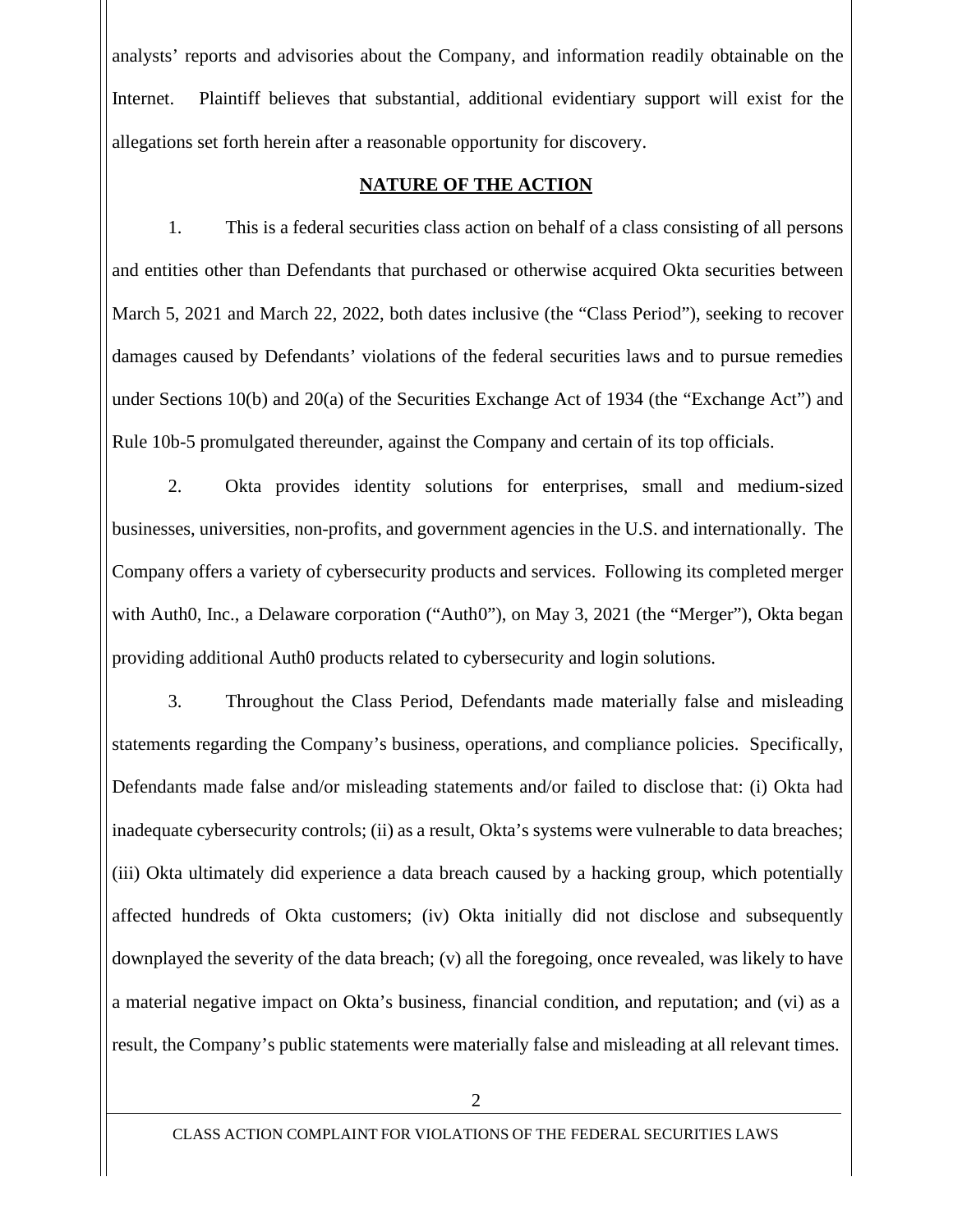4. On or around March 21, 2022, hackers known as LAPSUS\$ posted screenshots on their Telegram<sup>1</sup> channel showing what they claimed was Okta's internal company environment. Thereafter, on March 22, 2022, the Company's Chief Executive Officer ("CEO"), Defendant Todd McKinnon ("McKinnon"), posted a statement on his Twitter account, disclosing that, "[i]n late January 2022, Okta detected an *attempt* to compromise the account of a third party customer support engineer working for one of our subprocessors" (emphasis added); that "[t]he matter was investigated and contained by the subprocessor"; that "[w]e believe the screenshots shared online are connected to this January event"; and that, "[b]ased on our investigation to date, there is no evidence of ongoing malicious activity beyond the activity detected in January."

5. On this news, Okta's stock price fell \$2.98 per share, or 1.76%, to close at \$166.43 per share on March 22, 2022.

6. Later, on March 22, 2022, during after-market hours, in a statement on Okta's website, the Company's Chief Security Officer ("CSO"), Defendant David Bradbury ("Bradbury"), disclosed, *inter alia*, that "[a]fter a thorough analysis of [the LAPSUS\$] claims, we have concluded that a small percentage of customers – approximately 2.5% – have potentially been impacted and whose data may have been viewed or acted upon."

7. Following Okta's updated statement, multiple news outlets reported that hundreds of the Company's clients were potentially affected by the January 2022 data breach. For example, on March 23, 2022, *CNN* published an article entitled "Okta concedes hundreds of clients could be affected by breach[,]" noting that, despite the Company's statement that "a small percentage of customers – approximately 2.5% – have potentially been impacted[,]" the Company "has over

<sup>1</sup> Telegram is a cloud-based instant-messaging service.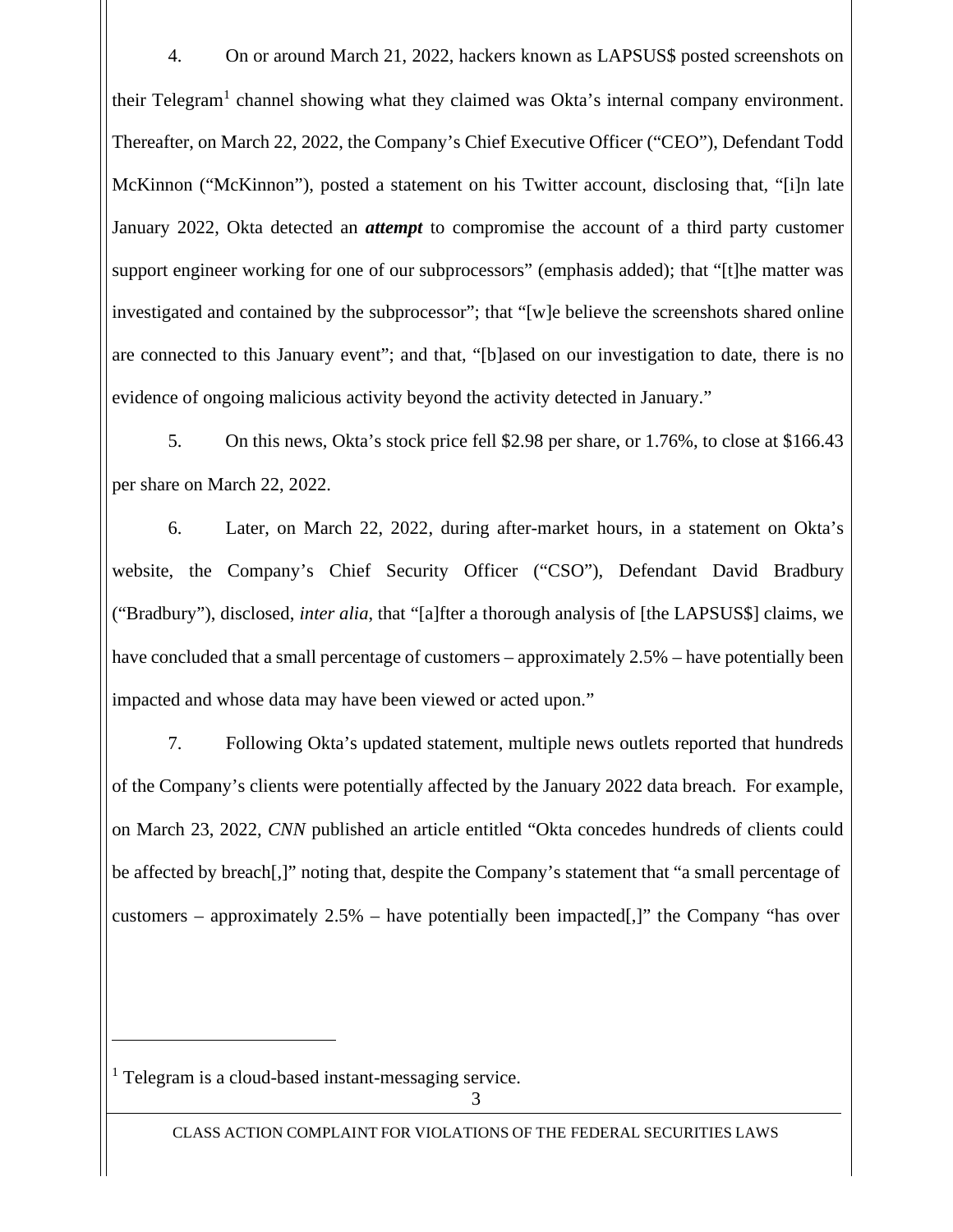15,000 customers, according to its website." That same day, *Reuters* and others published similar reports.

8. Separately, Okta was downgraded by Raymond James from "strong buy" to "market perform," noting, among other things, that "[w]hile partners were willing to trust Okta's track record, the handling of its latest security incident adds to our mounting concerns."

9. Following Okta's after-market update and Raymond James downgrade, the Company's stock price fell \$17.88 per share, or 10.74%, to close at \$148.55 per share on March 23, 2022.

10. As a result of Defendants' wrongful acts and omissions, and the precipitous decline in the market value of the Company's securities, Plaintiff and other Class members have suffered significant losses and damages.

## **JURISDICTION AND VENUE**

11. The claims asserted herein arise under and pursuant to Sections 10(b) and 20(a) of the Exchange Act (15 U.S.C. §§ 78j(b) and 78t(a)) and Rule 10b-5 promulgated thereunder by the SEC (17 C.F.R. § 240.10b-5).

12. This Court has jurisdiction over the subject matter of this action pursuant to 28 U.S.C. § 1331 and Section 27 of the Exchange Act.

13. Venue is proper in this Judicial District pursuant to Section 27 of the Exchange Act (15 U.S.C. § 78aa) and 28 U.S.C. § 1391(b). Okta is headquartered in this Judicial District, Defendants conduct business in this Judicial District, and a significant portion of Defendants' activities took place within this Judicial District.

14. In connection with the acts alleged in this complaint, Defendants, directly or indirectly, used the means and instrumentalities of interstate commerce, including, but not limited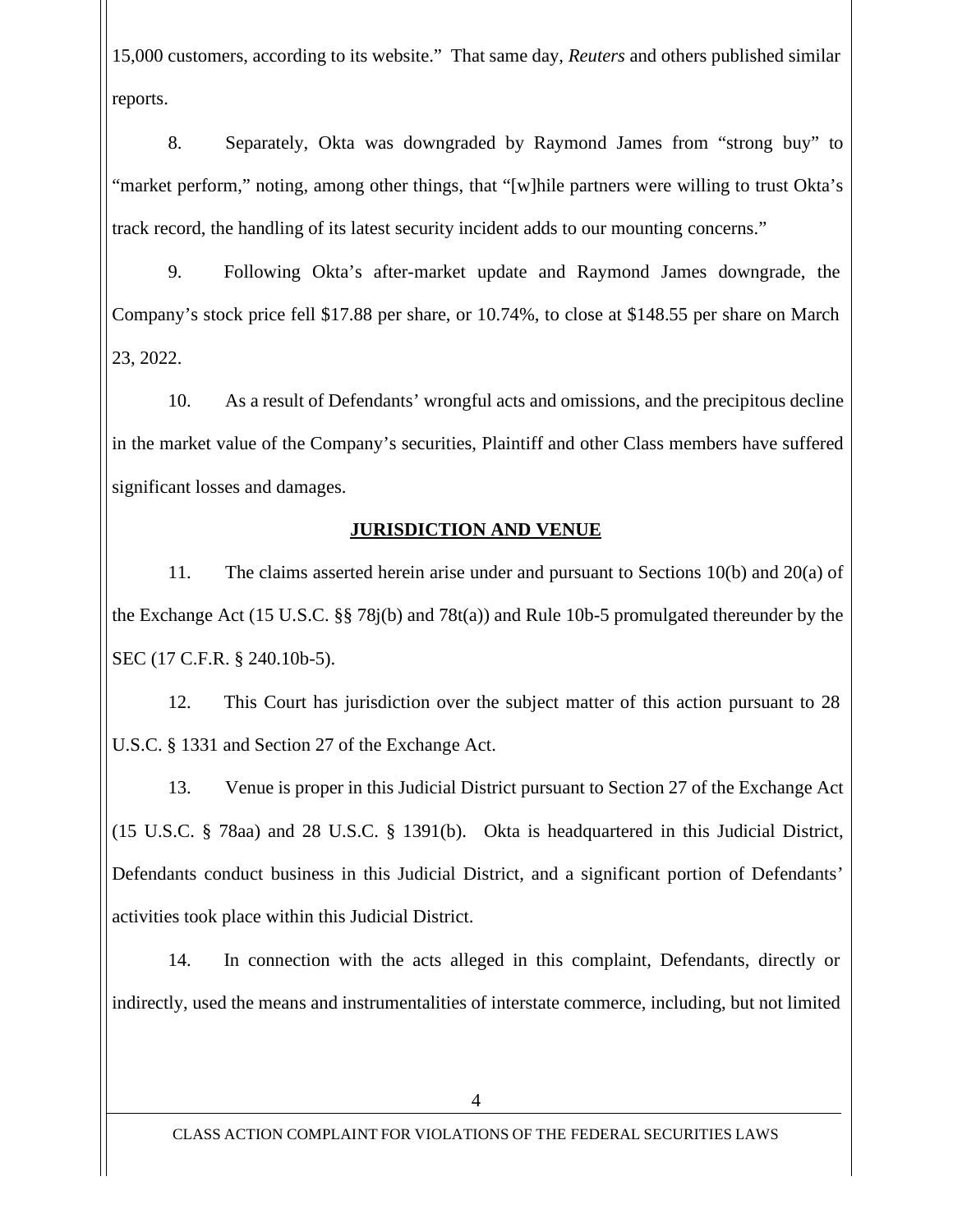to, the mails, interstate telephone communications, and the facilities of the national securities markets.

### **PARTIES**

15. Plaintiff, as set forth in the attached Certification, acquired Okta securities at artificially inflated prices during the Class Period and was damaged upon the revelation of the alleged corrective disclosures.

16. Defendant Okta is a Delaware corporation with principal executive offices located at 100 First Street, Suite 600, San Francisco, California 94105. Okta's Class A common stock trades in an efficient market on the Nasdaq Stock Market ("NASDAQ") under the trading symbol "OKTA".

17. Defendant McKinnon has served as Okta's CEO at all relevant times. McKinnon is also a co-founder of the Company.

18. Defendant Brett Tighe ("Tighe") has served as Okta's Chief Financial Officer ("CFO") since January 2022. Tighe also served as the Company's interim CFO from June 2021 to his appointment as permanent CFO in January 2022.

19. Defendant Michael Kourey ("Kourey") served as Okta's CFO from March 2021 to June 2021.

20. Defendant William E. Losch ("Losch") served as Okta's CFO from before the start of the Class Period to March 2021.

21. Defendant Bradbury has served as Okta's CSO at all relevant times.

22. Defendants McKinnon, Tighe, Kourey, Losch, and Bradbury are sometimes referred to herein as the "Individual Defendants."

23. The Individual Defendants possessed the power and authority to control the contents of Okta's SEC filings, press releases, and other market communications. The Individual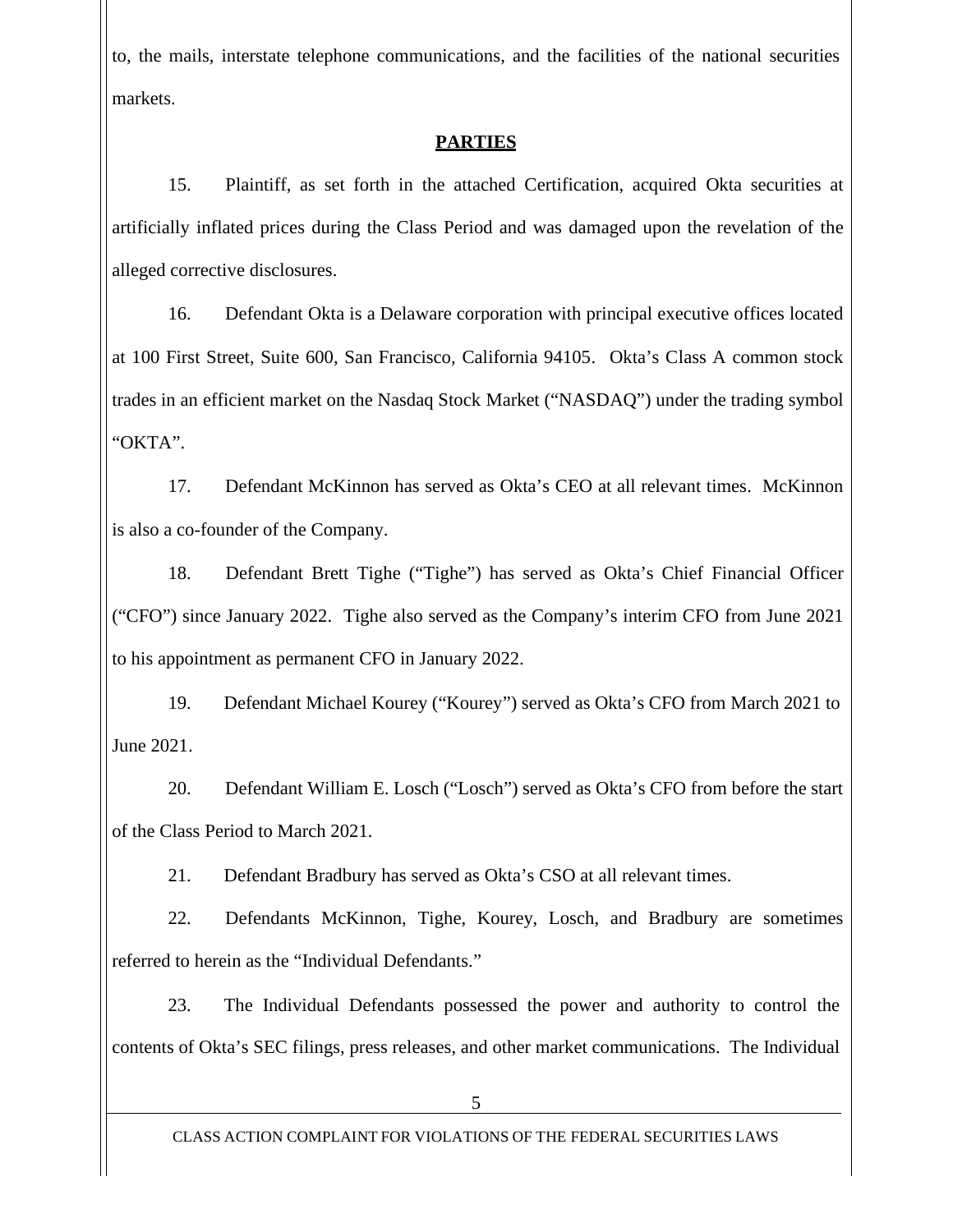Defendants were provided with copies of Okta's SEC filings and press releases alleged herein to be misleading prior to or shortly after their issuance and had the ability and opportunity to prevent their issuance or to cause them to be corrected. Because of their positions with Okta, and their access to material information available to them but not to the public, the Individual Defendants knew that the adverse facts specified herein had not been disclosed to and were being concealed from the public, and that the positive representations being made were then materially false and misleading. The Individual Defendants are liable for the false statements and omissions pleaded herein.

#### **SUBSTANTIVE ALLEGATIONS**

#### **Background**

24. Okta provides identity solutions for enterprises, small and medium-sized businesses, universities, non-profits, and government agencies in the U.S. and internationally. The Company offers a variety of cybersecurity products and services. Following the completed Merger with Auth0 on May 3, 2021, Okta began providing additional Auth0 products related to cybersecurity and login solutions.

#### **Materially False and Misleading Statements Issued During the Class Period**

25. The Class Period begins on March 5, 2021, the day after Okta filed an annual report on Form 10-K with the SEC, reporting the Company's financial and operating results for its fiscal fourth quarter and year ended January 31, 2021 (the "2021 10-K"). In discussing generic, potential risks related to data breaches, that filing simultaneously assured investors, in relevant part, that Okta had made "significant efforts to create security barriers to such threats" and that "[t]he security measures we have integrated into our internal systems and platform . . . are designed to detect unauthorized activity and prevent or minimize security breaches[.]"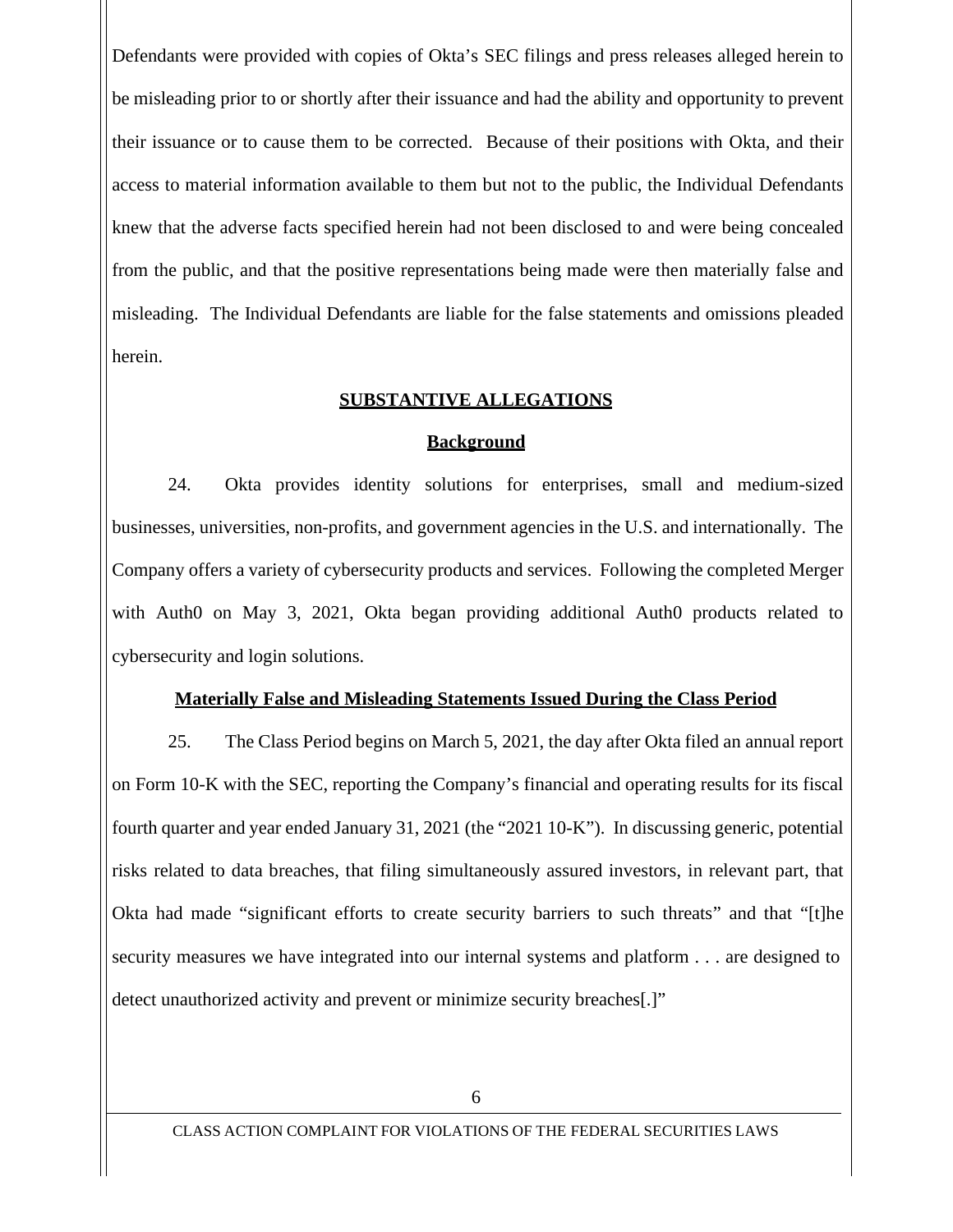26. Appended as an exhibit to the 2021 10-K were signed certifications pursuant to the Sarbanes-Oxley Act of 2002 ("SOX"), wherein Defendants McKinnon and Losch certified that "[t]he Company's [2021 10-K] fully complies with the requirements of Section 13(a) or Section 15(d) of the Exchange Act" and that "[t]he information contained in the [2021 10-K] fairly presents, in all material respects, the financial condition and results of operations of the Company."

27. On May 3, 2021, Okta issued a press release announcing the completion of the

Merger with Auth0. That press release stated, in relevant part:

Both Okta's and Auth0's platforms will be supported, invested in, and integrated over time — accelerating innovation and making the Okta Identity Cloud even more compelling for the full spectrum of customers and users.

\* \* \*

Okta's and Auth0's comprehensive, complementary, and flexible identity platforms solve every identity use case, regardless of the audience or user . . . . With combined expertise across developer communities and the enterprise, Okta and Auth0 will provide enhanced depth and breadth of identity solutions and will be even better suited to integrate quickly into the modern tech stack of today's developers.

28. On May 26, 2021, Okta issued a press release announcing the Company's financial results for its first quarter ended April 30, 2021. That press release quoted Defendant McKinnon, who represented, in relevant part: "With the closing of the Auth0 acquisition earlier this month, we are further enhancing Okta's market-leading identity platform, enabling us to provide even more choice and unprecedented innovation to customers and developers."

29. On May 27, 2021, Okta filed a quarterly report on Form 10-Q with the SEC, reporting the Company's financial and operating results for the quarter ended April 30, 2021 (the "1Q22 10-Q"). That filing contained the same statements as referenced in ¶ 25,*supra*, regarding Okta's cybersecurity measures.

30. Appended as an exhibit to the 1Q22 10-Q were substantively the same SOX certifications as referenced in in ¶ 26,*supra*, signed by Defendants McKinnon and Kourey.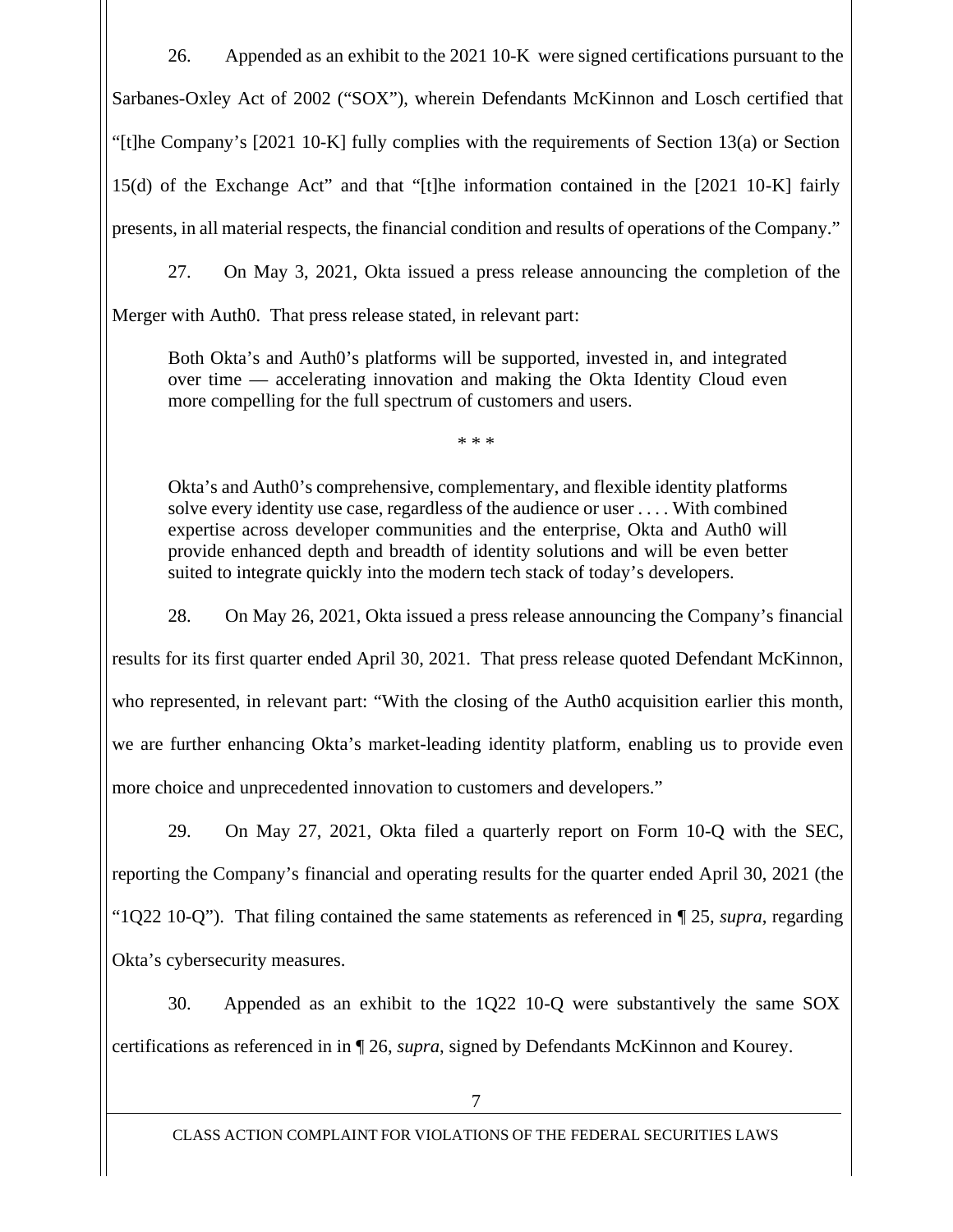31. On September 2, 2021, Okta filed a quarterly report on Form 10-Q with the SEC, reporting the Company's financial and operating results for the quarter ended July 31, 2021 (the "2Q22 10-Q"). That filing contained the same statements as referenced in ¶ 25,*supra*, regarding Okta's cybersecurity measures.

32. Additionally, with respect to Okta's acquired Auth0 business, the 2Q22 10-Q stated, in relevant part, that "[t]he Company expects to combine Auth0's developer-centric identity solution with the Company's Okta Identity Cloud to drive synergies, product options and value for current and future customers."

33. Appended as an exhibit to the 2Q22 10-Q were substantively the same SOX certifications as referenced in in ¶ 26,*supra*, signed by Defendants McKinnon and Tighe.

34. On December 2, 2021, Okta filed a quarterly report on Form 10-Q with the SEC, reporting the Company's financial and operating results for the quarter ended October 31, 2021 (the "3Q22 10-Q"). That filing contained the same statements as referenced in ¶ 25, *supra*, regarding Okta's cybersecurity measures.

35. Appended as an exhibit to the 3Q22 10-Q were substantively the same SOX certifications as referenced in in ¶ 26,*supra*, signed by Defendants McKinnon and Tighe.

36. On March 7, 2022, Okta filed an annual report on Form 10-K with the SEC, reporting the Company's financial and operating results for its fiscal fourth quarter and year ended January 31, 2022 (the "2022 10-K"). That filing contained the same statements as referenced in ¶ 25, *supra*, regarding Okta's cybersecurity measures.

37. Appended as an exhibit to the 2022 10-K were substantively the same SOX certifications as referenced in in ¶ 26,*supra*, signed by Defendants McKinnon and Tighe.

38. The statements referenced in  $\P$  25-37 were materially false and misleading because Defendants made false and/or misleading statements, as well as failed to disclose material adverse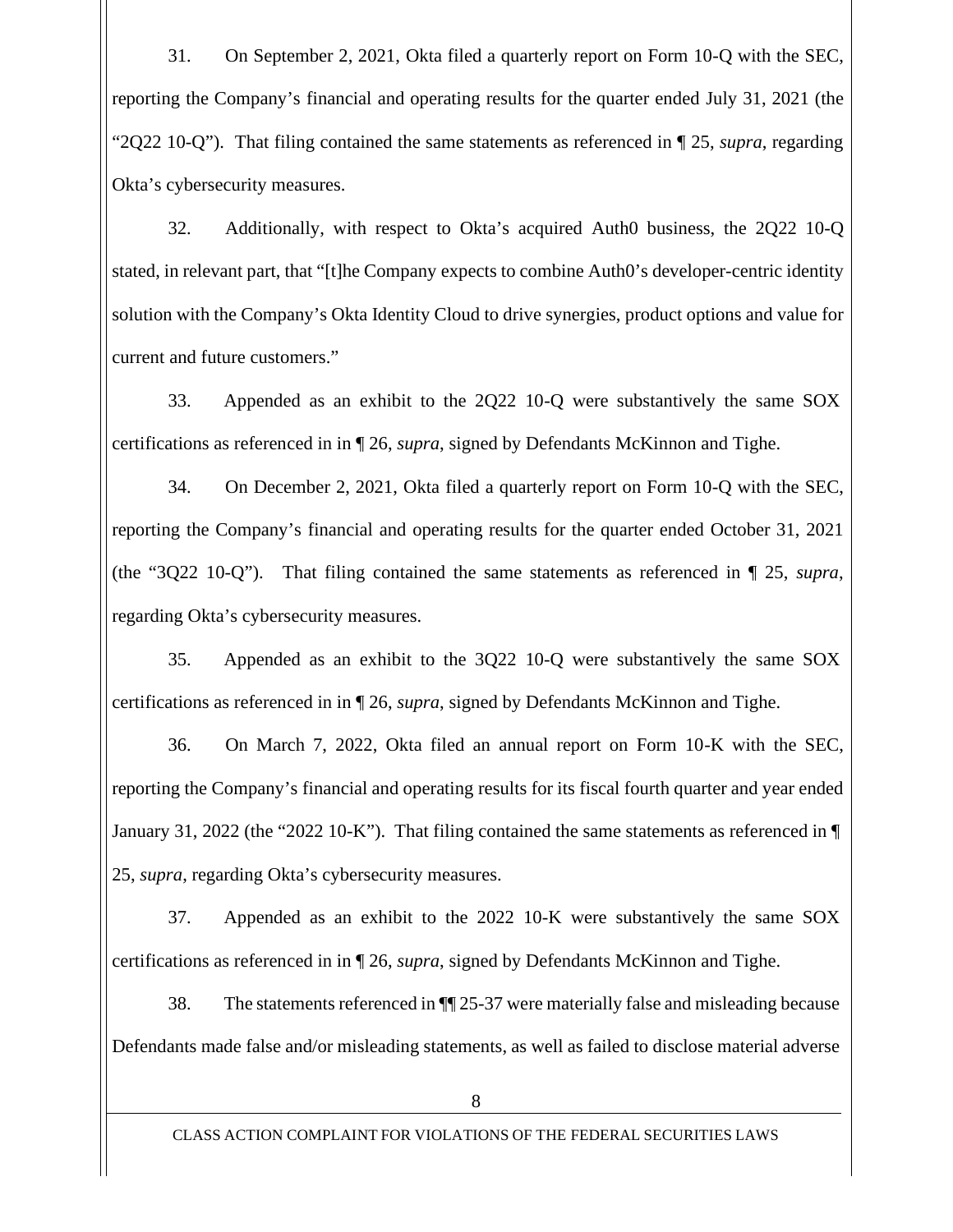facts about the Company's business, operations, and compliance policies. Specifically, Defendants made false and/or misleading statements and/or failed to disclose that: (i) Okta had inadequate cybersecurity controls; (ii) as a result, Okta's systems were vulnerable to data breaches; (iii) Okta ultimately did experience a data breach caused by a hacking group, which potentially affected hundreds of Okta customers; (iv) Okta initially did not disclose the data breach; (v) all the foregoing, once revealed, was likely to have a material negative impact on Okta's business, financial condition, and reputation; and (vi) as a result, the Company's public statements were materially false and misleading at all relevant times.

### **The Truth Begins to Emerge**

39. On or around March 21, 2022, hackers known as LAPSUS\$ posted screenshots on their Telegram channel showing what they claimed was Okta's internal company environment. Thereafter, on March 22, 2022, Defendant McKinnon posted a statement on his Twitter account, disclosing the following:

In late January 2022, Okta detected an attempt to compromise the account of a third party customer support engineer working for one of our subprocessors. The matter was investigated and contained by the subprocessor. (1 of 2)

\* \* \*

We believe the screenshots shared online are connected to this January event. Based on our investigation to date, there is no evidence of ongoing malicious activity beyond the activity detected in January. (2 of 2)

40. On this news, Okta's stock price fell \$2.98 per share, or 1.76%, to close at \$166.43 per share on March 22, 2022. Despite this decline in the Company's stock price, Okta securities continued to trade at artificially inflated prices throughout the remainder of the Class Period as a result of Defendants' continued misrepresentations and omissions regarding the true scope and severity of the data breach.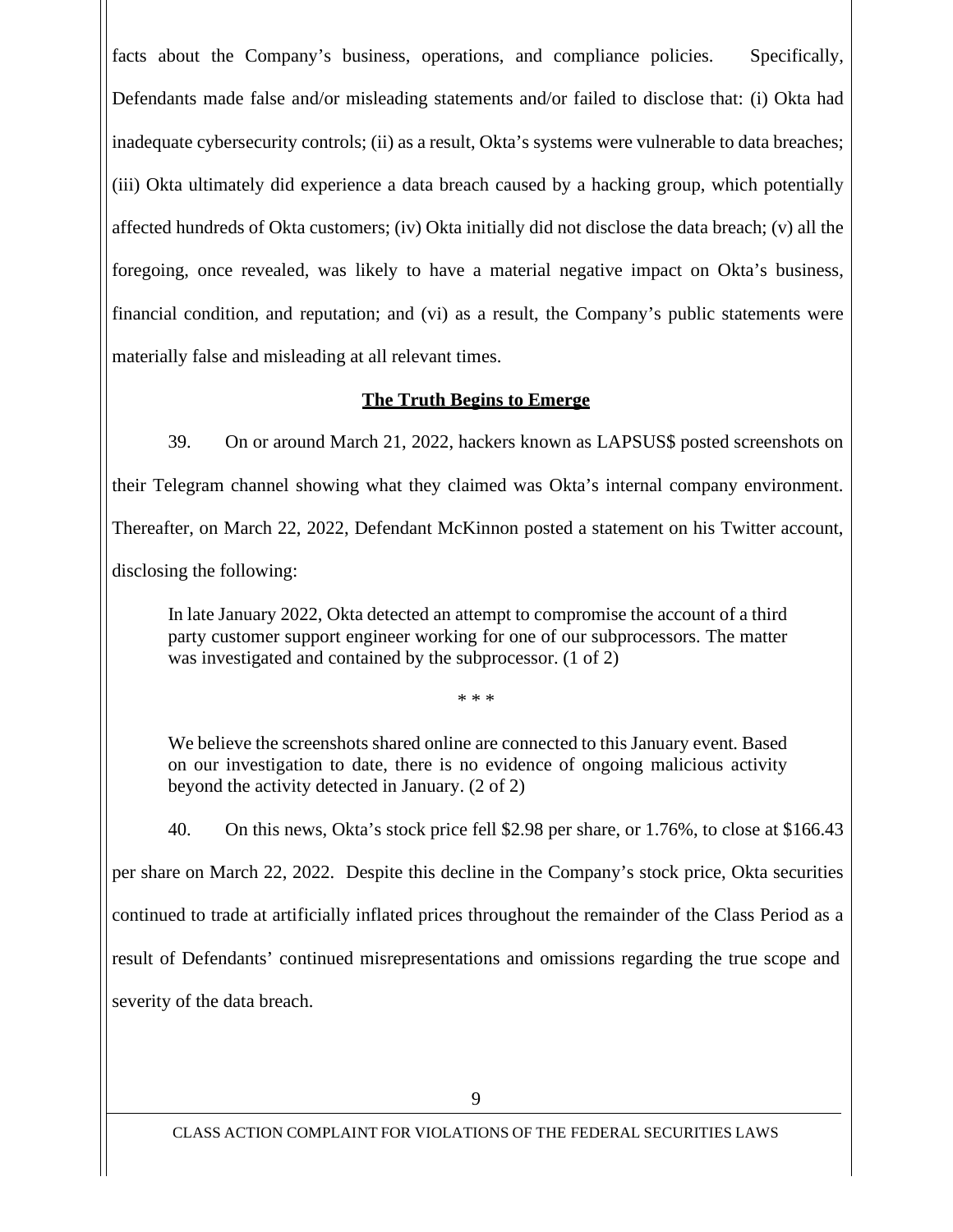41. For example, in answering an individual's reply to the same March 22, 2022 Twitter post, which questioned why "Okta gives 'superuser' access to customer tenants to people who are not Okta employees[,]" Defendant McKinnon downplayed the level of access a potential breach would have afforded any malicious actors, stating as follows:

Let's be clear. Nobody had "SuperUser admin". Support reps have access to a support tool with the (unfortunate) name of SuperUser. What they do with that tool is limited to what a support rep needs. It's built with "Least privileges" in mind. Our blog has more detail.

In response, other individuals continued to reply to Defendant McKinnon's Twitter post—and

went unanswered—questioning whether there was "[a]ny proof[]" regarding the data breach and

whether "the 'attempt' [was] successful?"

42. Also on March 22, 2022, Okta published an "Official Okta Statement on LAPSUS\$

Claims" on the Company's website, wherein Okta's CSO, Defendant Bradbury, assured investors,

in relevant part:

*The Okta service has not been breached* and remains fully operational. There are no corrective actions that need to be taken by our customers.

In January 2022, Okta detected an *unsuccessful* attempt to compromise the account of a customer support engineer working for a third-party provider. As part of our regular procedures, we alerted the provider to the situation, while simultaneously terminating the user's active Okta sessions and suspending the individual's account. Following those actions, we shared pertinent information (including suspicious IP addresses) to supplement their investigation, which was supported by a third-party forensics firm.

Following the completion of the service provider's investigation, we received a report from the forensics firm this week. The report highlighted that there was a five-day window of time between January 16-21, 2022, where an attacker had access to a support engineer's laptop. This is consistent with the screenshots that we became aware of yesterday.

*The potential impact to Okta customers is limited to the access that support engineers have.* These engineers are unable to create or delete users, or download customer databases. Support engineers do have access to limited data - for example, Jira tickets and lists of users - that were seen in the screenshots. Support engineers are also able to facilitate the resetting of passwords and multi-factor authentication factors for users, but are unable to obtain those passwords.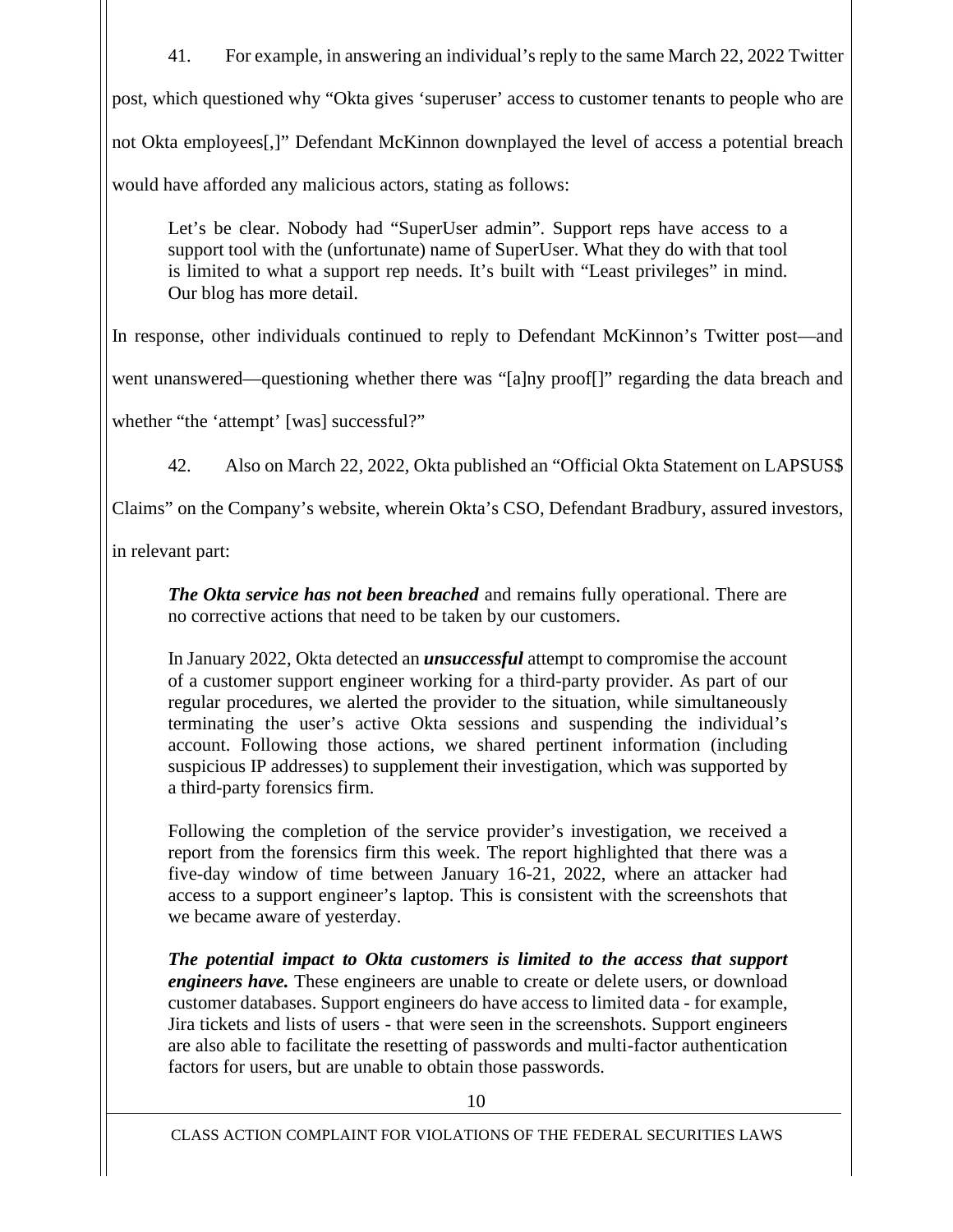We are actively continuing our investigation, including identifying and contacting those customers that may have been impacted. There is no impact to Auth0 customers, and there is no impact to HIPAA and FedRAMP customers.

We take our responsibility to protect and secure our customers' information very seriously. *We are deeply committed to transparency* and will communicate additional updates when available.

(Emphases added.)

43. The statements referenced in ¶¶ 39 and 41-42 were materially false and misleading because Defendants made false and/or misleading statements, as well as failed to disclose material adverse facts about the Company's business, operations, and compliance policies. Specifically, Defendants made false and/or misleading statements and/or failed to disclose that: (i) Okta had inadequate cybersecurity controls; (ii) as a result, Okta's systems were vulnerable to data breaches; (iii) Okta ultimately did experience a data breach caused by a hacking group, which potentially affected hundreds of Okta customers; (iv) Okta downplayed the severity of the data breach; (v) all the foregoing, once revealed, was likely to have a material negative impact on Okta's business, financial condition, and reputation; and (vi) as a result, the Company's public statements were materially false and misleading at all relevant times.

## **The Truth Fully Emerges**

44. On March 22, 2022, during after-market hours, in a statement on Okta's website,

Defendant Bradbury revealed, in relevant part:

As we shared earlier today, we are conducting a thorough investigation into the recent LAPSUS\$ claims and any impact on our valued customers. The Okta service is fully operational, and there are no corrective actions our customers need to take.

*After a thorough analysis of these claims, we have concluded that a small percentage of customers – approximately 2.5% – have potentially been impacted and whose data may have been viewed or acted upon.* We have identified those customers and already reached out directly by email. We are sharing this interim update, consistent with our values of customer success, integrity, and transparency.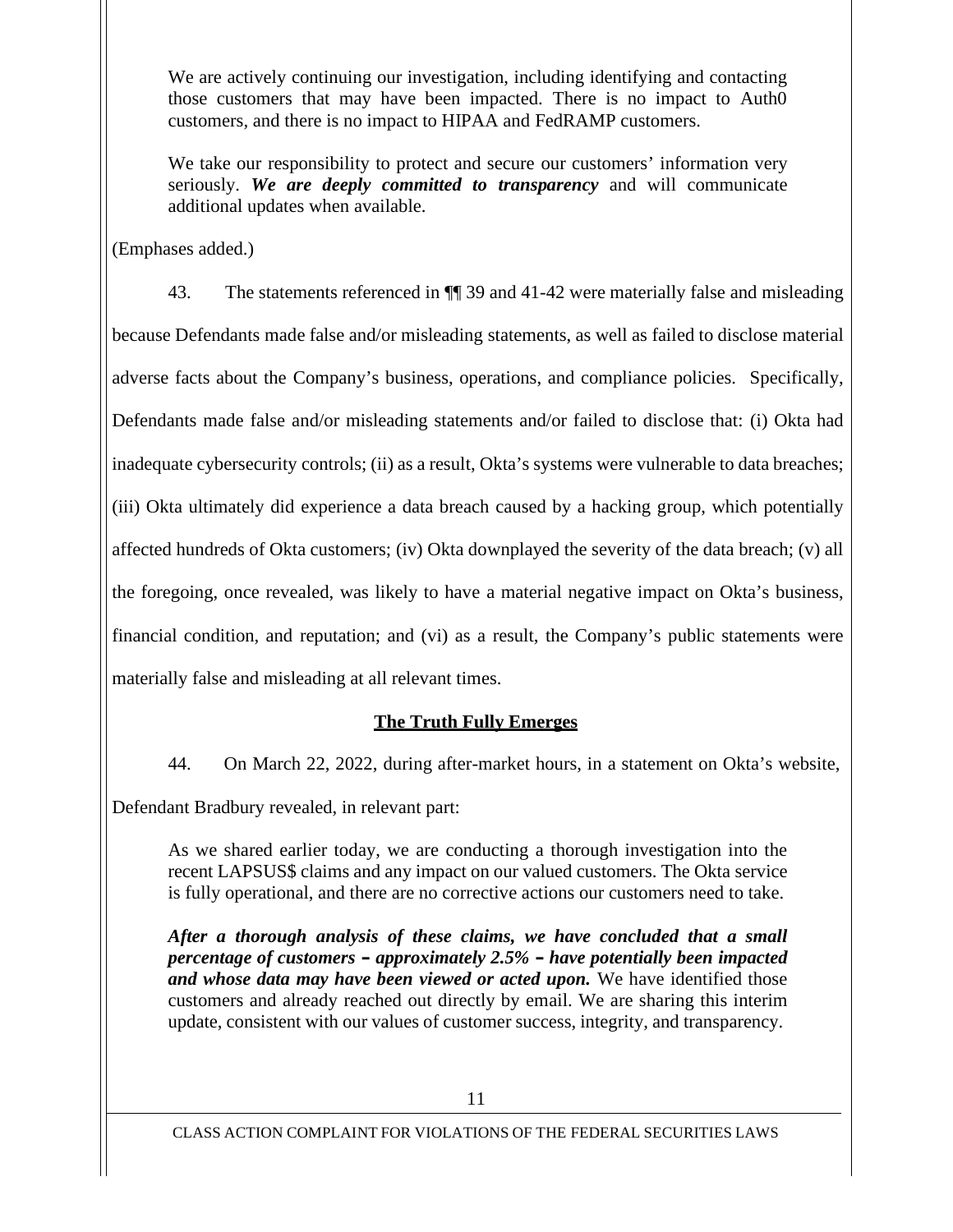Our customers are our pride, purpose, and #1 priority. We take our responsibility to protect and secure customers' information very seriously. We deeply apologize for the inconvenience and uncertainty this has caused.

(Emphasis added.)

45. Following Okta's updated statement, multiple news outlets reported that hundreds of the Company's clients were potentially affected by the January 2022 data breach. For example, on March 23, 2022, *CNN* published an article entitled "Okta concedes hundreds of clients could be affected by breach[,]" noting that, despite the Company's statement that "a small percentage of customers – approximately 2.5% – have potentially been impacted[,]" the Company "has over 15,000 customers, according to its website." That same day, *Reuters* and others published similar reports.

46. Separately, Okta was downgraded by Raymond James from "strong buy" to "market perform," noting, among other things, that "[w]hile partners were willing to trust Okta's track record, the handling of its latest security incident adds to our mounting concerns."

47. Following Okta's after-market update and Raymond James downgrade, the Company's stock price fell \$17.88 per share, or 10.74%, to close at \$148.55 per share on March 23, 2022.

48. As a result of Defendants' wrongful acts and omissions, and the precipitous decline in the market value of the Company's securities, Plaintiff and other Class members have suffered significant losses and damages.

# **Post-Class Period Developments**

49. Between March 23 and March 24, 2022, news outlets reported that the suspected LAPSUS\$ hackers behind Okta's January 2022 data breach were teenagers. For example, on March 23, 2022, *Bloomberg* reported that researchers investigating LAPSUS\$ "have traced the attacks to a 16-year-old living at his mother's house near Oxford, England[,]" who "they believe .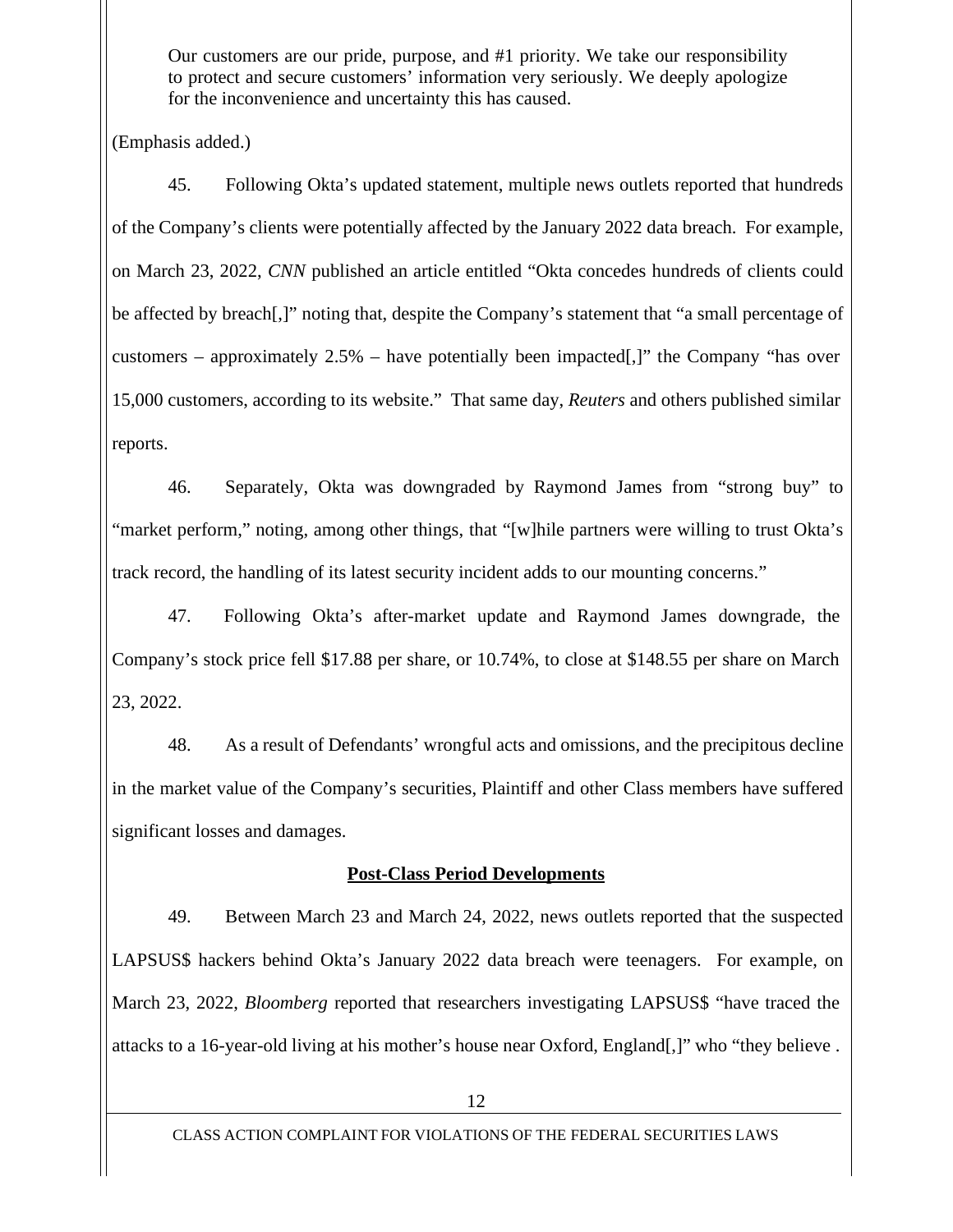. . is the mastermind." Similarly, on March 24, 2022, *Bloomberg* reported that "London police arrested seven people in the U.K. on Thursday in connection with an investigation into" LAPSUS\$, and that "[t]he suspects, ages 16 to 21, have been released under investigation[.]"

50. On March 25, 2022, as part of an FAQ regarding the January 2022 data breach,

Okta apologized for not notifying customers regarding the cybersecurity attack in January when it

was initially discovered. That statement stated, in relevant part:

# **Why didn't Okta notify customers in January?**

We want to acknowledge that we made a mistake. Sitel is our service provider for which we are ultimately responsible.

In January, we did not know the extent of the Sitel issue – only that we detected and prevented an account takeover attempt and that Sitel had retained a third party forensic firm to investigate. At that time, we didn't recognize that there was a risk to Okta and our customers. We should have more actively and forcefully compelled information from Sitel.

In light of the evidence that we have gathered in the last week, it is clear that we would have made a different decision if we had been in possession of all of the facts that we have today.

(Emphasis in original.)

51. Following these additional developments, Okta's stock price closed as low as

\$138.11 per share on March 25, 2022.

# **PLAINTIFF'S CLASS ACTION ALLEGATIONS**

52. Plaintiff brings this action as a class action pursuant to Federal Rule of Civil Procedure 23(a) and (b)(3) on behalf of a Class, consisting of all those who purchased or otherwise acquired Okta securities during the Class Period (the "Class"); and were damaged upon the revelation of the alleged corrective disclosures. Excluded from the Class are Defendants herein, the officers and directors of the Company, at all relevant times, members of their immediate families and their legal representatives, heirs, successors or assigns and any entity in which Defendants have or had a controlling interest.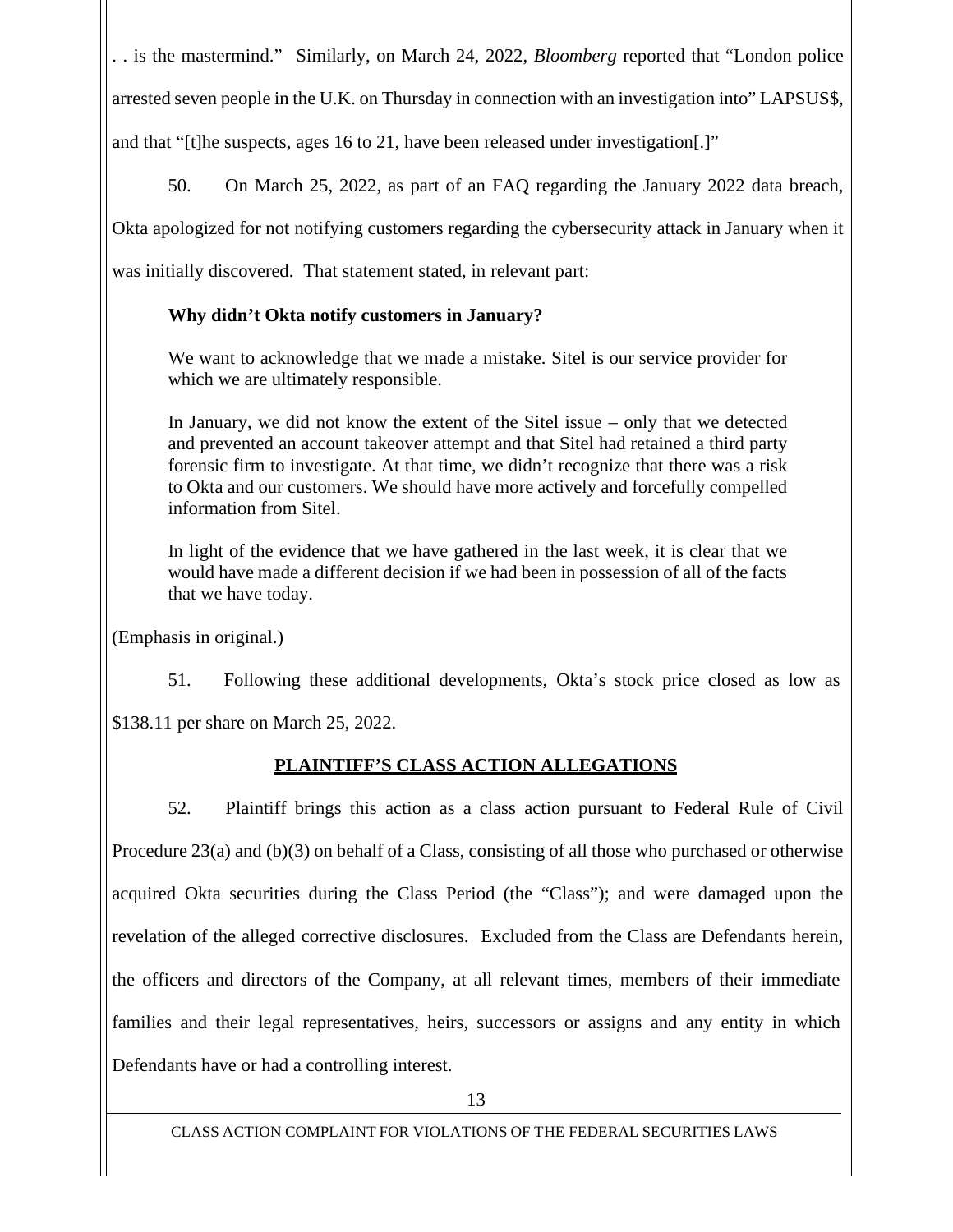53. The members of the Class are so numerous that joinder of all members is impracticable. Throughout the Class Period, Okta securities were actively traded on the NASDAQ. While the exact number of Class members is unknown to Plaintiff at this time and can be ascertained only through appropriate discovery, Plaintiff believes that there are hundreds or thousands of members in the proposed Class. Record owners and other members of the Class may be identified from records maintained by Okta or its transfer agent and may be notified of the pendency of this action by mail, using the form of notice similar to that customarily used in securities class actions.

54. Plaintiff's claims are typical of the claims of the members of the Class as all members of the Class are similarly affected by Defendants' wrongful conduct in violation of federal law that is complained of herein.

55. Plaintiff will fairly and adequately protect the interests of the members of the Class and has retained counsel competent and experienced in class and securities litigation. Plaintiff has no interests antagonistic to or in conflict with those of the Class.

56. Common questions of law and fact exist as to all members of the Class and predominate over any questions solely affecting individual members of the Class. Among the questions of law and fact common to the Class are:

- whether the federal securities laws were violated by Defendants' acts as alleged herein;
- whether statements made by Defendants to the investing public during the Class Period misrepresented material facts about the business, operations and management of Okta;
- whether the Individual Defendants caused Okta to issue false and misleading financial statements during the Class Period;
- whether Defendants acted knowingly or recklessly in issuing false and misleading financial statements;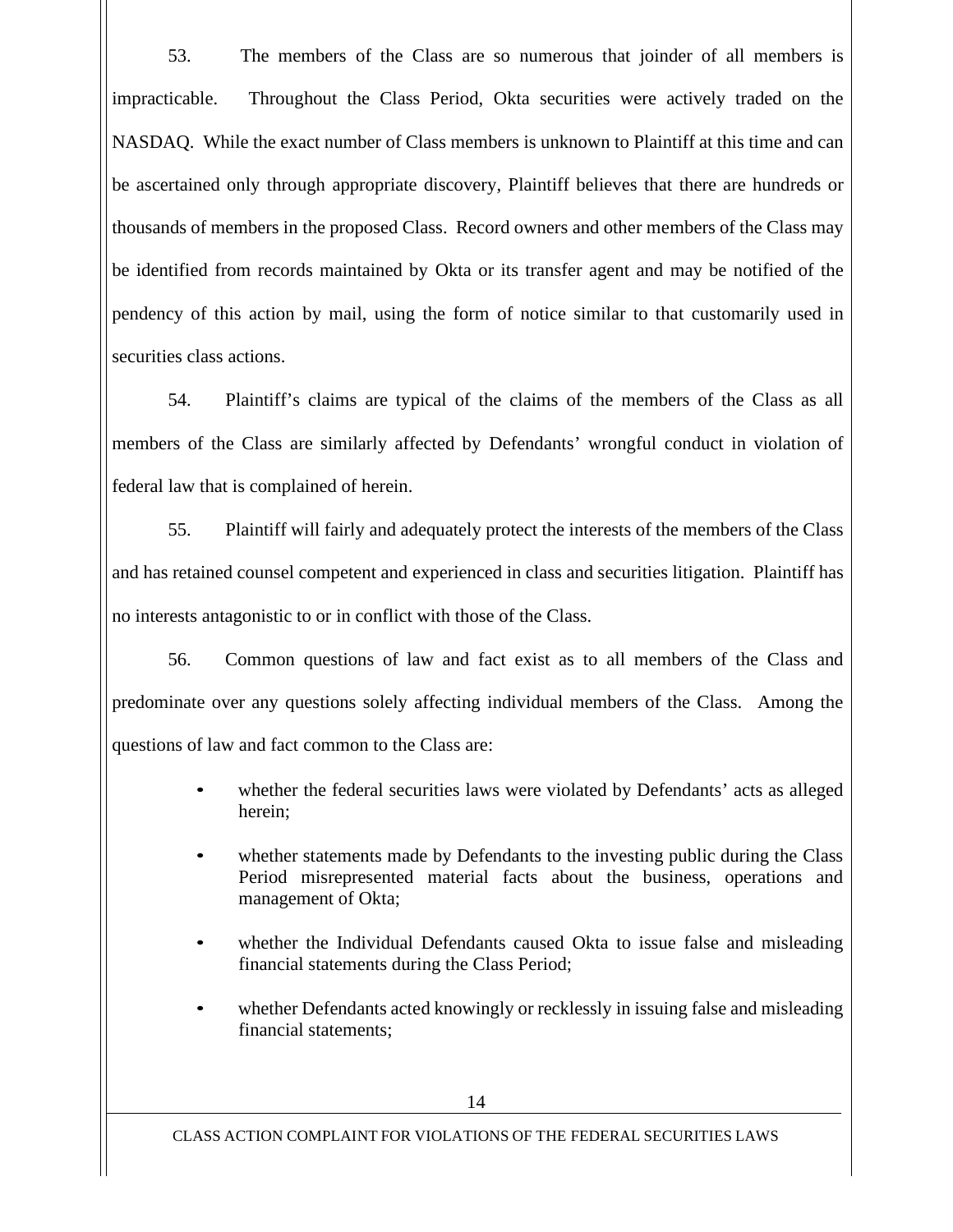- whether the prices of Okta securities during the Class Period were artificially inflated because of the Defendants' conduct complained of herein; and
- whether the members of the Class have sustained damages and, if so, what is the proper measure of damages.

57. A class action is superior to all other available methods for the fair and efficient adjudication of this controversy since joinder of all members is impracticable. Furthermore, as the damages suffered by individual Class members may be relatively small, the expense and burden of individual litigation make it impossible for members of the Class to individually redress the wrongs done to them. There will be no difficulty in the management of this action as a class action.

58. Plaintiff will rely, in part, upon the presumption of reliance established by the fraud-

on-the-market doctrine in that:

- Defendants made public misrepresentations or failed to disclose material facts during the Class Period;
- the omissions and misrepresentations were material;
- Okta securities are traded in an efficient market:
- the Company's shares were liquid and traded with moderate to heavy volume during the Class Period;
- the Company traded on the NASDAQ and was covered by multiple analysts;
- the misrepresentations and omissions alleged would tend to induce a reasonable investor to misjudge the value of the Company's securities; and
- Plaintiff and members of the Class purchased, acquired and/or sold Okta securities between the time the Defendants failed to disclose or misrepresented material facts and the time the true facts were disclosed, without knowledge of the omitted or misrepresented facts.
- 59. Based upon the foregoing, Plaintiff and the members of the Class are entitled to a

presumption of reliance upon the integrity of the market.

60. Alternatively, Plaintiff and the members of the Class are entitled to the presumption

of reliance established by the Supreme Court in *Affiliated Ute Citizens of the State of Utah v.*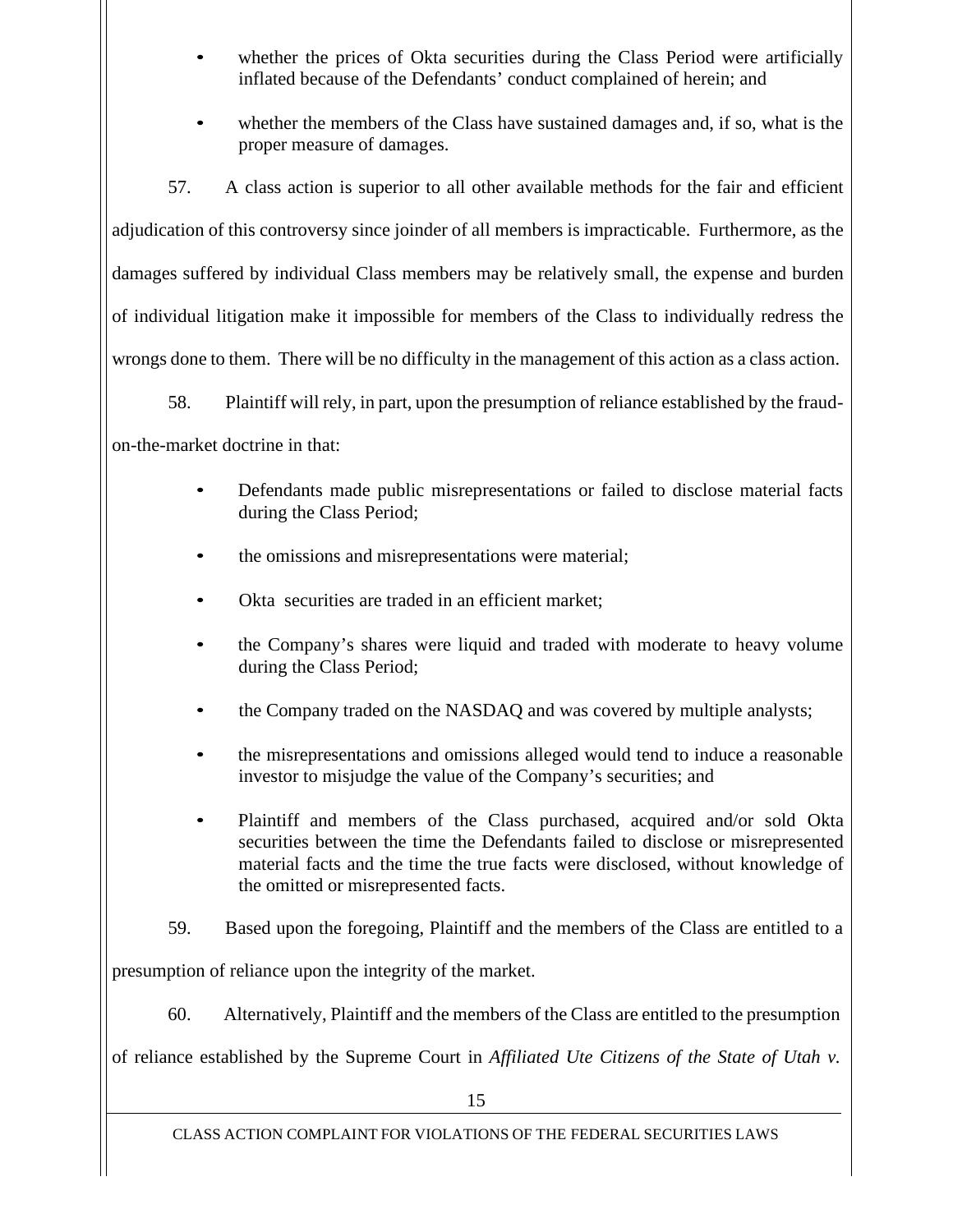*United States*, 406 U.S. 128, 92 S. Ct. 2430 (1972), as Defendants omitted material information in their Class Period statements in violation of a duty to disclose such information, as detailed above.

### **COUNT I**

## **(Violations of Section 10(b) of the Exchange Act and Rule 10b-5 Promulgated Thereunder Against All Defendants)**

61. Plaintiff repeats and re-alleges each and every allegation contained above as if fully set forth herein.

62. This Count is asserted against Defendants and is based upon Section 10(b) of the Exchange Act, 15 U.S.C. § 78j(b), and Rule 10b-5 promulgated thereunder by the SEC.

63. During the Class Period, Defendants engaged in a plan, scheme, conspiracy and course of conduct, pursuant to which they knowingly or recklessly engaged in acts, transactions, practices and courses of business which operated as a fraud and deceit upon Plaintiff and the other members of the Class; made various untrue statements of material facts and omitted to state material facts necessary in order to make the statements made, in light of the circumstances under which they were made, not misleading; and employed devices, schemes and artifices to defraud in connection with the purchase and sale of securities. Such scheme was intended to, and, throughout the Class Period, did: (i) deceive the investing public, including Plaintiff and other Class members, as alleged herein; (ii) artificially inflate and maintain the market price of Okta securities; and (iii) cause Plaintiff and other members of the Class to purchase or otherwise acquire Okta securities and options at artificially inflated prices. In furtherance of this unlawful scheme, plan and course of conduct, Defendants, and each of them, took the actions set forth herein.

64. Pursuant to the above plan, scheme, conspiracy and course of conduct, each of the Defendants participated directly or indirectly in the preparation and/or issuance of the quarterly and annual reports, SEC filings, press releases and other statements and documents described above, including statements made to securities analysts and the media that were designed to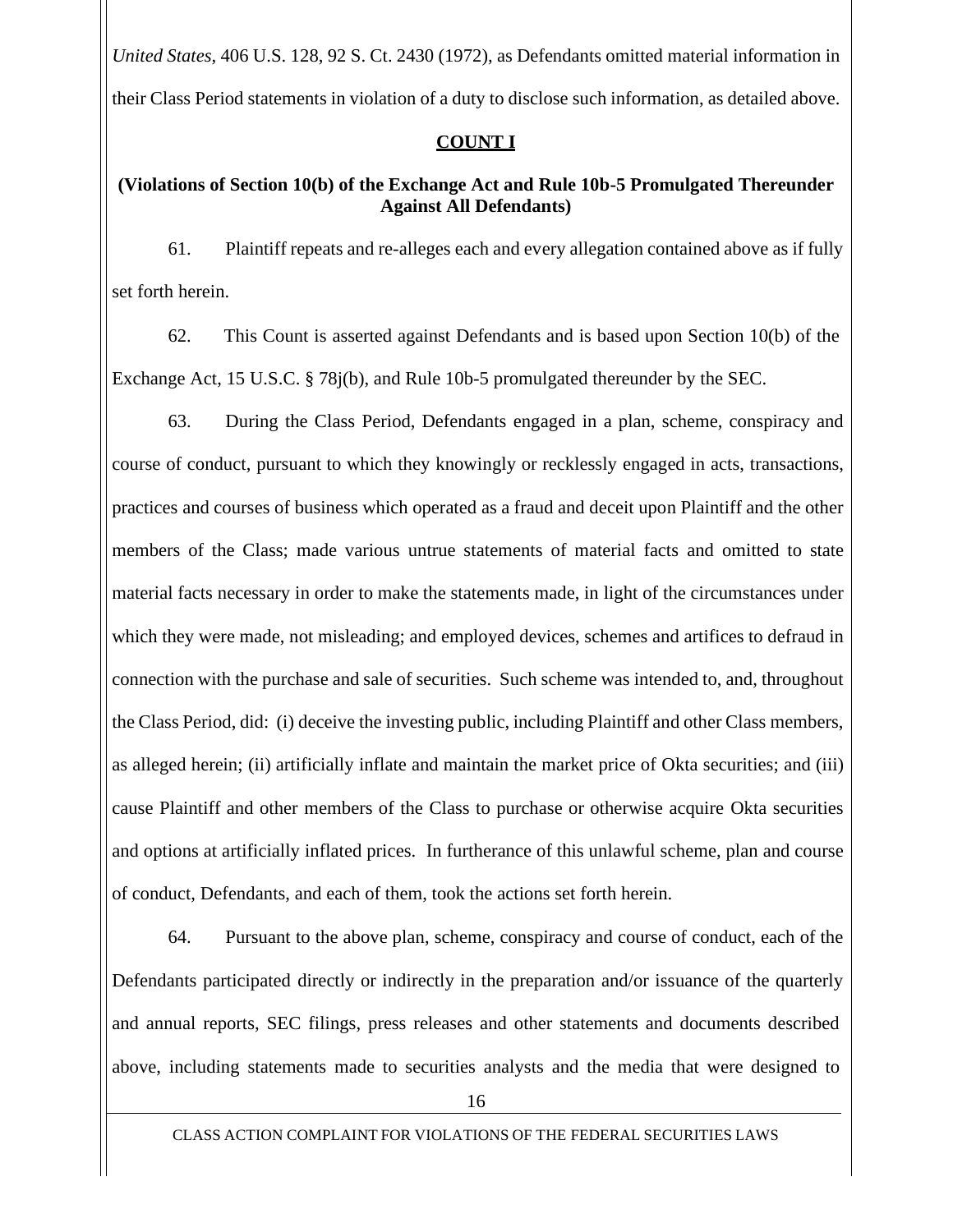influence the market for Okta securities. Such reports, filings, releases and statements were materially false and misleading in that they failed to disclose material adverse information and misrepresented the truth about Okta's finances and business prospects.

65. By virtue of their positions at Okta, Defendants had actual knowledge of the materially false and misleading statements and material omissions alleged herein and intended thereby to deceive Plaintiff and the other members of the Class, or, in the alternative, Defendants acted with reckless disregard for the truth in that they failed or refused to ascertain and disclose such facts as would reveal the materially false and misleading nature of the statements made, although such facts were readily available to Defendants. Said acts and omissions of Defendants were committed willfully or with reckless disregard for the truth. In addition, each Defendant knew or recklessly disregarded that material facts were being misrepresented or omitted as described above.

66. Information showing that Defendants acted knowingly or with reckless disregard for the truth is peculiarly within Defendants' knowledge and control. As the senior managers and/or directors of Okta, the Individual Defendants had knowledge of the details of Okta's internal affairs.

67. The Individual Defendants are liable both directly and indirectly for the wrongs complained of herein. Because of their positions of control and authority, the Individual Defendants were able to and did, directly or indirectly, control the content of the statements of Okta. As officers and/or directors of a publicly-held company, the Individual Defendants had a duty to disseminate timely, accurate, and truthful information with respect to Okta's businesses, operations, future financial condition and future prospects. As a result of the dissemination of the aforementioned false and misleading reports, releases and public statements, the market price of Okta securities was artificially inflated throughout the Class Period. In ignorance of the adverse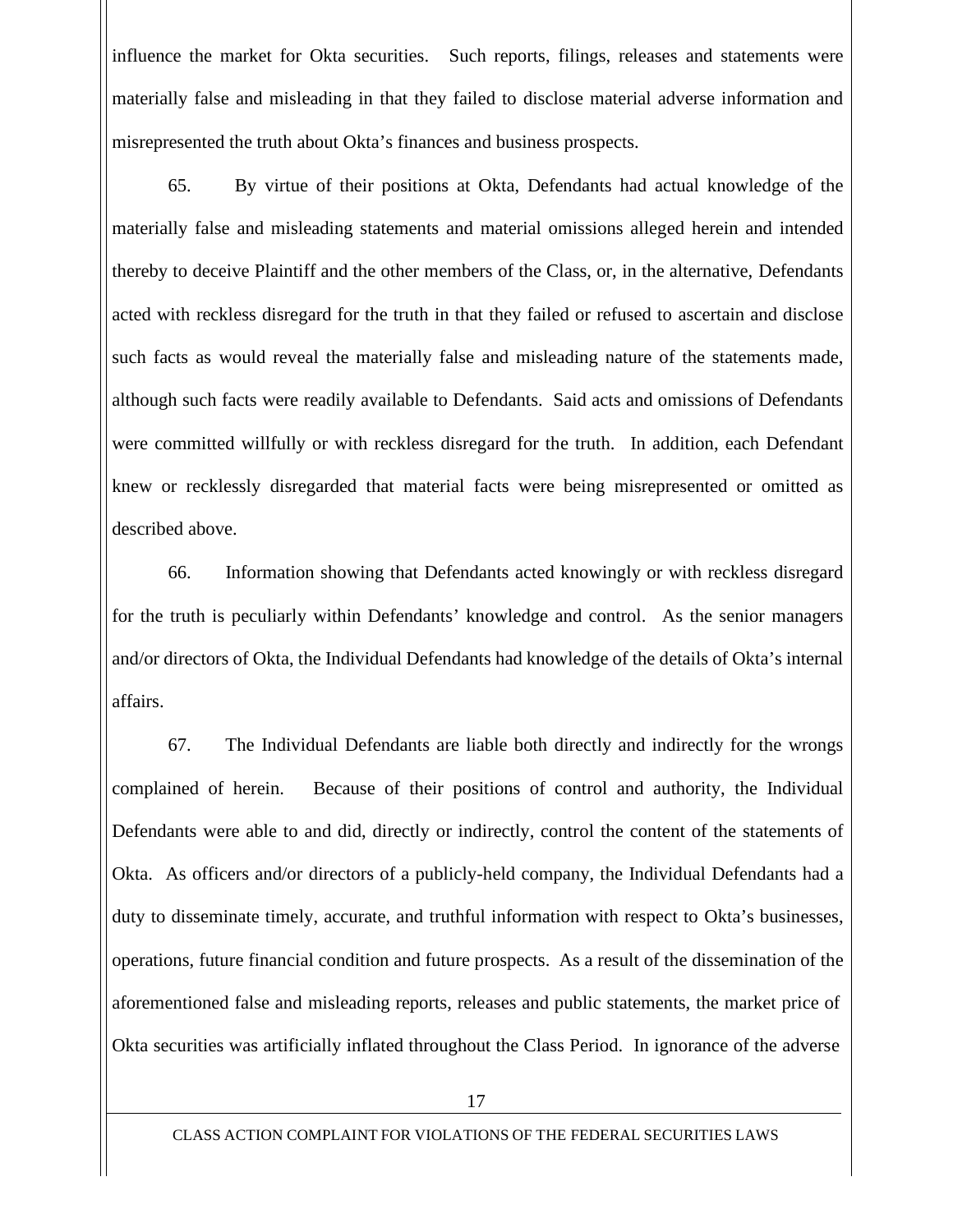facts concerning Okta's business and financial condition which were concealed by Defendants, Plaintiff and the other members of the Class purchased or otherwise acquired Okta securities at artificially inflated prices and relied upon the price of the securities, the integrity of the market for the securities and/or upon statements disseminated by Defendants, and were damaged thereby.

68. During the Class Period, Okta securities were traded on an active and efficient market. Plaintiff and the other members of the Class, relying on the materially false and misleading statements described herein, which the Defendants made, issued or caused to be disseminated, or relying upon the integrity of the market, purchased or otherwise acquired shares of Okta securities at prices artificially inflated by Defendants' wrongful conduct. Had Plaintiff and the other members of the Class known the truth, they would not have purchased or otherwise acquired said securities, or would not have purchased or otherwise acquired them at the inflated prices that were paid. At the time of the purchases and/or acquisitions by Plaintiff and the Class, the true value of Okta securities was substantially lower than the prices paid by Plaintiff and the other members of the Class. The market price of Okta securities declined sharply upon public disclosure of the facts alleged herein to the injury of Plaintiff and Class members.

69. By reason of the conduct alleged herein, Defendants knowingly or recklessly, directly or indirectly, have violated Section 10(b) of the Exchange Act and Rule 10b-5 promulgated thereunder.

70. As a direct and proximate result of Defendants' wrongful conduct, Plaintiff and the other members of the Class suffered damages in connection with their respective purchases, acquisitions and sales of the Company's securities during the Class Period, upon the disclosure that the Company had been disseminating misrepresented financial statements to the investing public.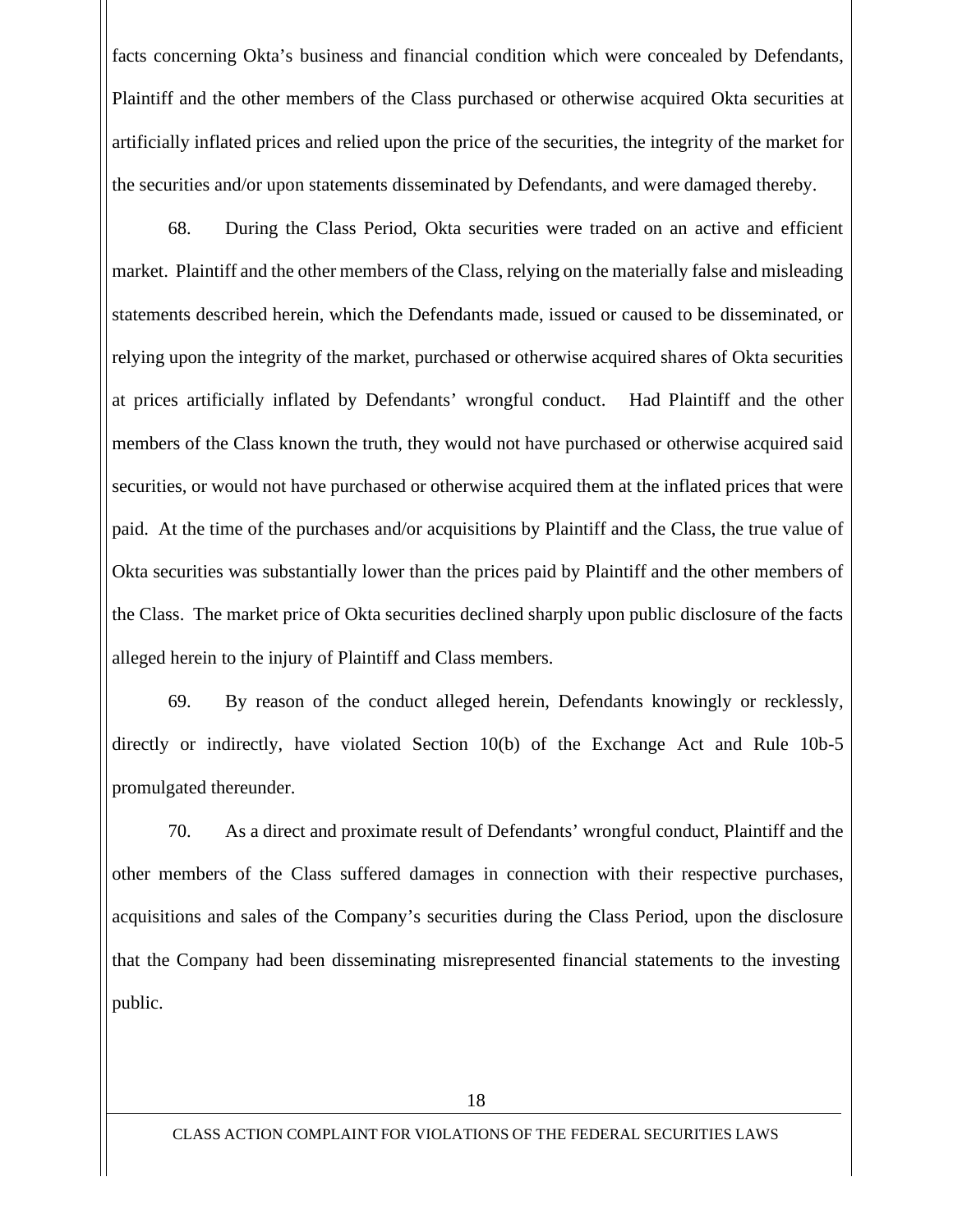#### **COUNT II**

### **(Violations of Section 20(a) of the Exchange Act Against the Individual Defendants)**

71. Plaintiff repeats and re-alleges each and every allegation contained in the foregoing paragraphs as if fully set forth herein.

72. During the Class Period, the Individual Defendants participated in the operation and management of Okta, and conducted and participated, directly and indirectly, in the conduct of Okta's business affairs. Because of their senior positions, they knew the adverse non-public information about Okta's misstatement of income and expenses and false financial statements.

73. As officers and/or directors of a publicly owned company, the Individual Defendants had a duty to disseminate accurate and truthful information with respect to Okta's financial condition and results of operations, and to correct promptly any public statements issued by Okta which had become materially false or misleading.

74. Because of their positions of control and authority as senior officers, the Individual Defendants were able to, and did, control the contents of the various reports, press releases and public filings which Okta disseminated in the marketplace during the Class Period concerning Okta's results of operations. Throughout the Class Period, the Individual Defendants exercised their power and authority to cause Okta to engage in the wrongful acts complained of herein. The Individual Defendants, therefore, were "controlling persons" of Okta within the meaning of Section 20(a) of the Exchange Act. In this capacity, they participated in the unlawful conduct alleged which artificially inflated the market price of Okta securities.

75. Each of the Individual Defendants, therefore, acted as a controlling person of Okta. By reason of their senior management positions and/or being directors of Okta, each of the Individual Defendants had the power to direct the actions of, and exercised the same to cause, Okta to engage in the unlawful acts and conduct complained of herein. Each of the Individual